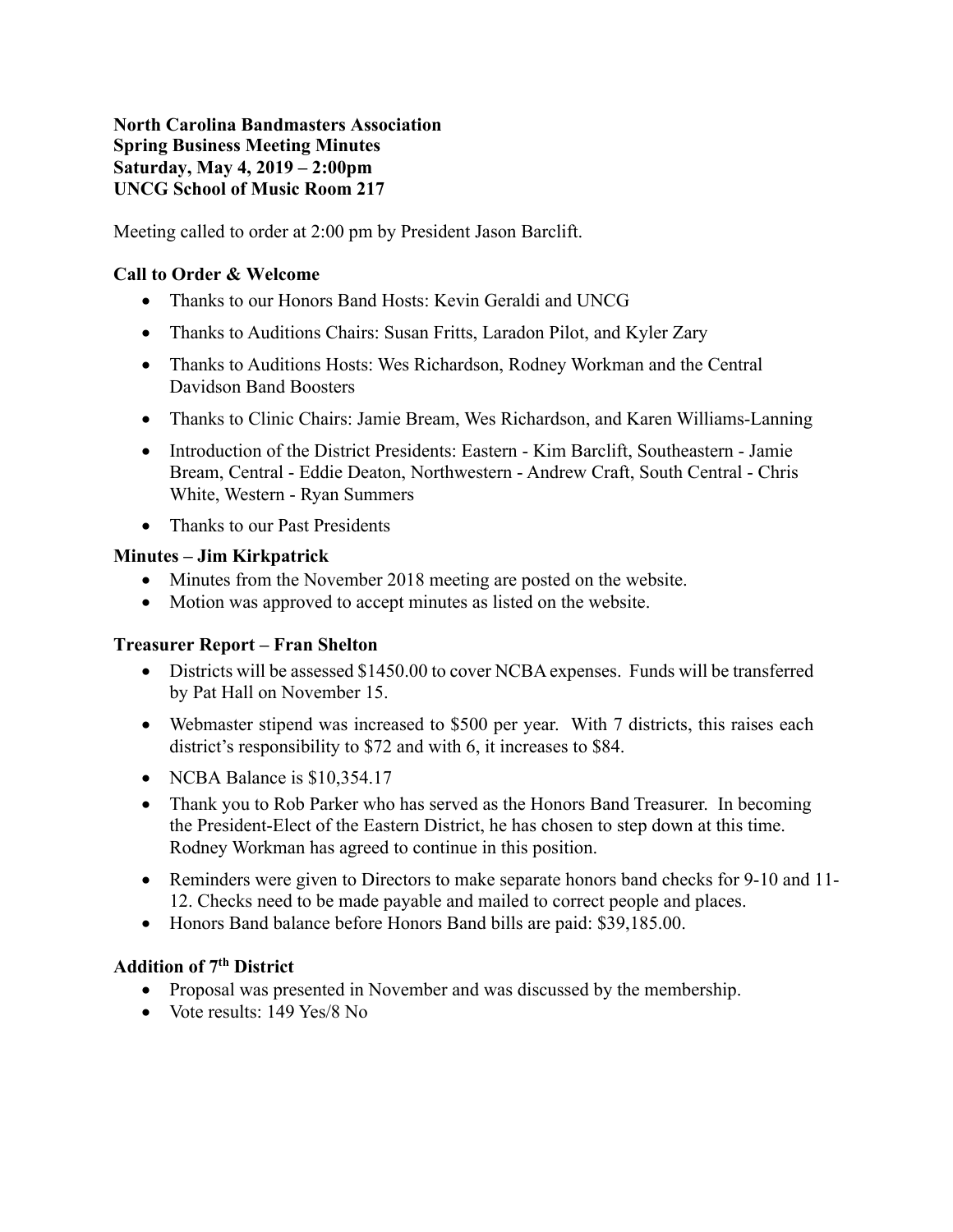## **Honors Band Auditions**

• Location: Central Davidson MS & HS, Date: March 7, 2020, Snow Date: March 14, 2020, Fee: \$20

## **Honors Band Clinic**

- May 1-3, 2020 UNC-Chapel Hill (confirmed)
- 2020 Clinicians: Middle School Robert Herrings (pending), 9/10 Margie Underwood (confirmed), 11/12 - Colonel Lowell Graham (confirmed)

#### **All-State Honors Band Audition Committee – Rodney Workman**

• Meeting will be held in June. Date and location TBA.

#### **Concert Band MPA Committee**

• Over 60 pieces were added. If more specifics as to why a piece was accepted or denied, see your District Representative.

#### **Marching Band Committee**

- Contest applications are online. June 4 is deadline.
- Minor revisions made to score sheet; see updates on the website.

#### **Hall of Fame**

- July 1 is the deadline for nominations for Hall of Fame, accessible online.
- 2019 inductees will be John Locke, Fran Shelton, Dave Albert.
- Inductions will be at Honors Band concert at 12:40pm.

## **Constitution and Bylaws Edits**

- The edits of the Constitution and Bylaws are posted on the website and have been approved by the NCBA Board. The adjustments are being made as a result of the 7th District being added and to reflect practices already in place.
- Motion made for membership to accept edits to the Constitution and Bylaws as presented. Motion seconded and approved unanimously.
- NCBA Board opted to mandate that the newly formed East Central leadership team start with full 2-year terms.

## **Selection of 2021 Clinicians (ranked in order by number of votes):**

Middle School: Kimberly Bain Chip DeStefano Brian Balmages Keith Ozswvath